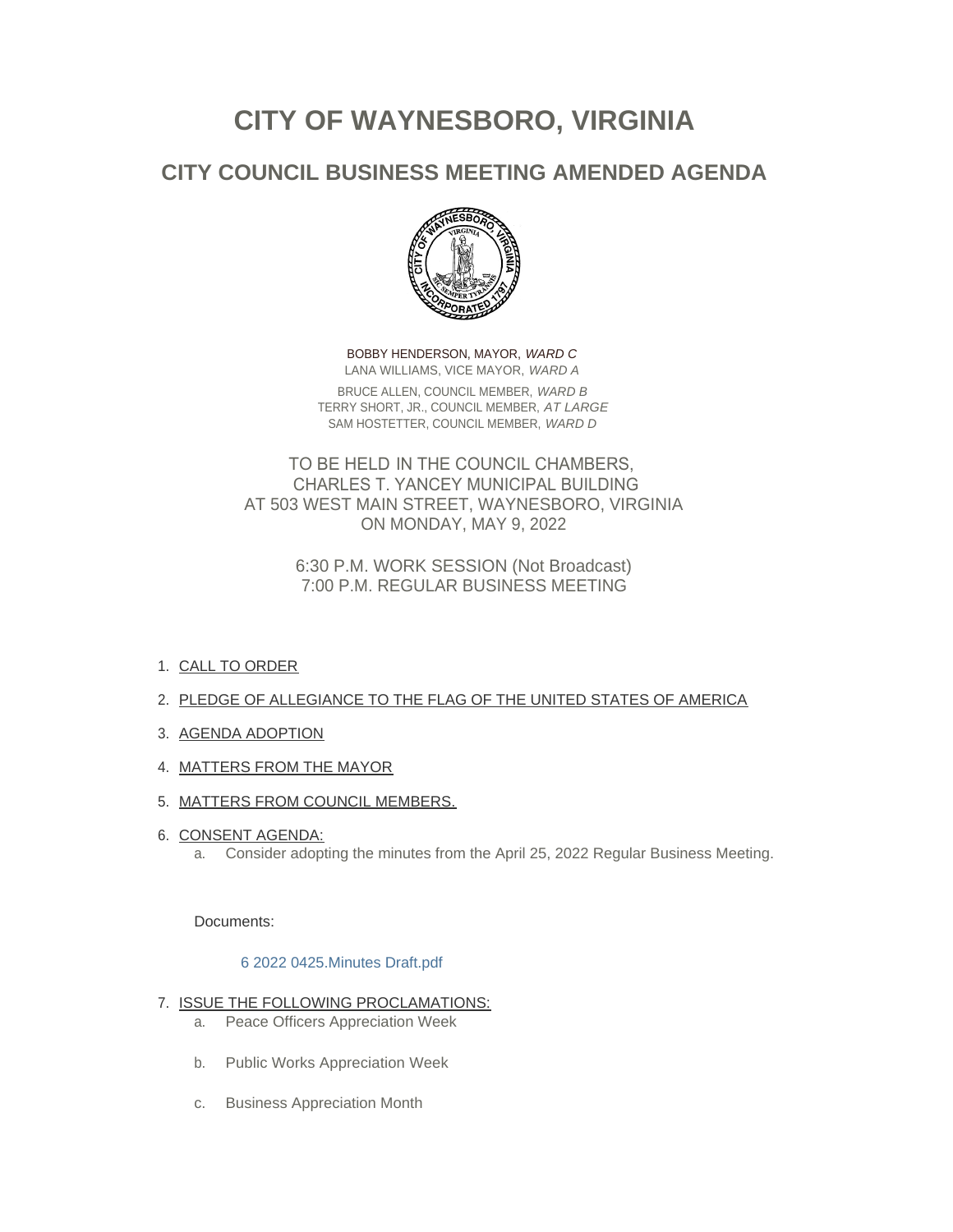Documents:

[7a P22-09 Police Officer Week 2022.Pdf](https://www.waynesboro.va.us/AgendaCenter/ViewFile/Item/4704?fileID=44509) [7b P22-10 Public Works Week 2022.Pdf](https://www.waynesboro.va.us/AgendaCenter/ViewFile/Item/4704?fileID=44510) [7c P22-11 Economic Development Week 2022.Pdf](https://www.waynesboro.va.us/AgendaCenter/ViewFile/Item/4704?fileID=44511)

#### 8. HOLD A PUBLIC HEARING REGARDING A REQUEST TO REZONE 0 STONEWALL DRIVE, TAX MAP NO. 42-12-8 FROM RS-12 (SINGLE-FAMILY RESIDENTIAL, LARGE LOT) TO RS-7 (SINGLE-FAMILY RESIDENTIAL, SMALL LOT)

Documents:

[8 CC Agenda Cover For Wells Construction Rezoning.pdf](https://www.waynesboro.va.us/AgendaCenter/ViewFile/Item/4705?fileID=44520) [PC Recommendation For Wells Construction Rezoning.pdf](https://www.waynesboro.va.us/AgendaCenter/ViewFile/Item/4705?fileID=44521) [Wells Rezoning Staff Report Draft \(1\).Pdf](https://www.waynesboro.va.us/AgendaCenter/ViewFile/Item/4705?fileID=44522) [Stonewall Drive Valley Covenant Church Rezone Wells Construction Rezoning.pdf](https://www.waynesboro.va.us/AgendaCenter/ViewFile/Item/4705?fileID=44523)

9. <u>CONSIDER ADOPTING AN ORDINANCE IMPOSING TAXES FOR CALENDAR YEAR 2022</u>

Documents:

#### [9 FY2023 TAX RATE ORDINANCE PROPOSED.pdf](https://www.waynesboro.va.us/AgendaCenter/ViewFile/Item/4706?fileID=44516)

10. CONSIDER ADOPTING AN ORDINANCE AMENDING SECTIONS 30-58(H)(3)(A) AND (B), 66-3(C), 86-28, AND 86-139(B) AND (F) OF THE CODE OF THE CITY OF WAYNESBORO (UTILITES)

Documents:

#### [10 2022-26 FY2023 UTILITY RATE .90.Pdf](https://www.waynesboro.va.us/AgendaCenter/ViewFile/Item/4707?fileID=44517)

11. CONSIDER ADOPTING AN ORDINANCE REGARDING THE RECOMMENDED ANNUAL BUDGET FOR THE FISCAL YEAR ENDING JUNE 30, 2023

Documents:

#### [11 FY2023 BUDGET ORDINANCE PROPOSED.pdf](https://www.waynesboro.va.us/AgendaCenter/ViewFile/Item/4708?fileID=44518)

- 12. CONSIDER REAPPOINTING A MEMBER TO THE VALLEY COMMUNITY SERVICES BOARD TO A THREE-YEAR TERM ENDING JUNE 30, 2025.
- 13. CONSIDER APPOINTING A CANDIDATE TO THE HISTORICAL COMMISSION FOR AN UNEXPIRED FOUR-YEAR TERM ENDING AUGUST 31, 2025.
- 14. CONSIDER APPOINTING A CANDIDATE TO THE WAYNESBORO PLANNING COMMISSION, TO A FOUR-YEAR TERM ENIDNG AUGUST 31, 2026
- 15. CONSIDER APPOINTING A CANDIDATE TO THE WAYNESBORO PLANNING COMMISSION, TO AN UNEXPIRED FOUR-YEAR TERM ENDING AUGUST 31, 2025
- 16. CORRESPONDENCE, COMMUNICATION, AND CALENDAR
- 17. CITIZEN COMMENT PERIOD
- 18. CLOSED MEETING

CLOSED SESSION: TO DISCUSS THE ACQUISITION OF REAL PROPERTY FOR A PUBLIC PURPOSE, AS AUTHORIZED BY VA. CODE § 2.2-3711(A)(3); AND TO CONSULT WITH LEGAL COUNSEL REGARDING SPECIFIC LEGAL MATTERS REQUIRING THE PROVISION OF LEGAL ADVICE BY OUR ATTORNEY RELATING TO